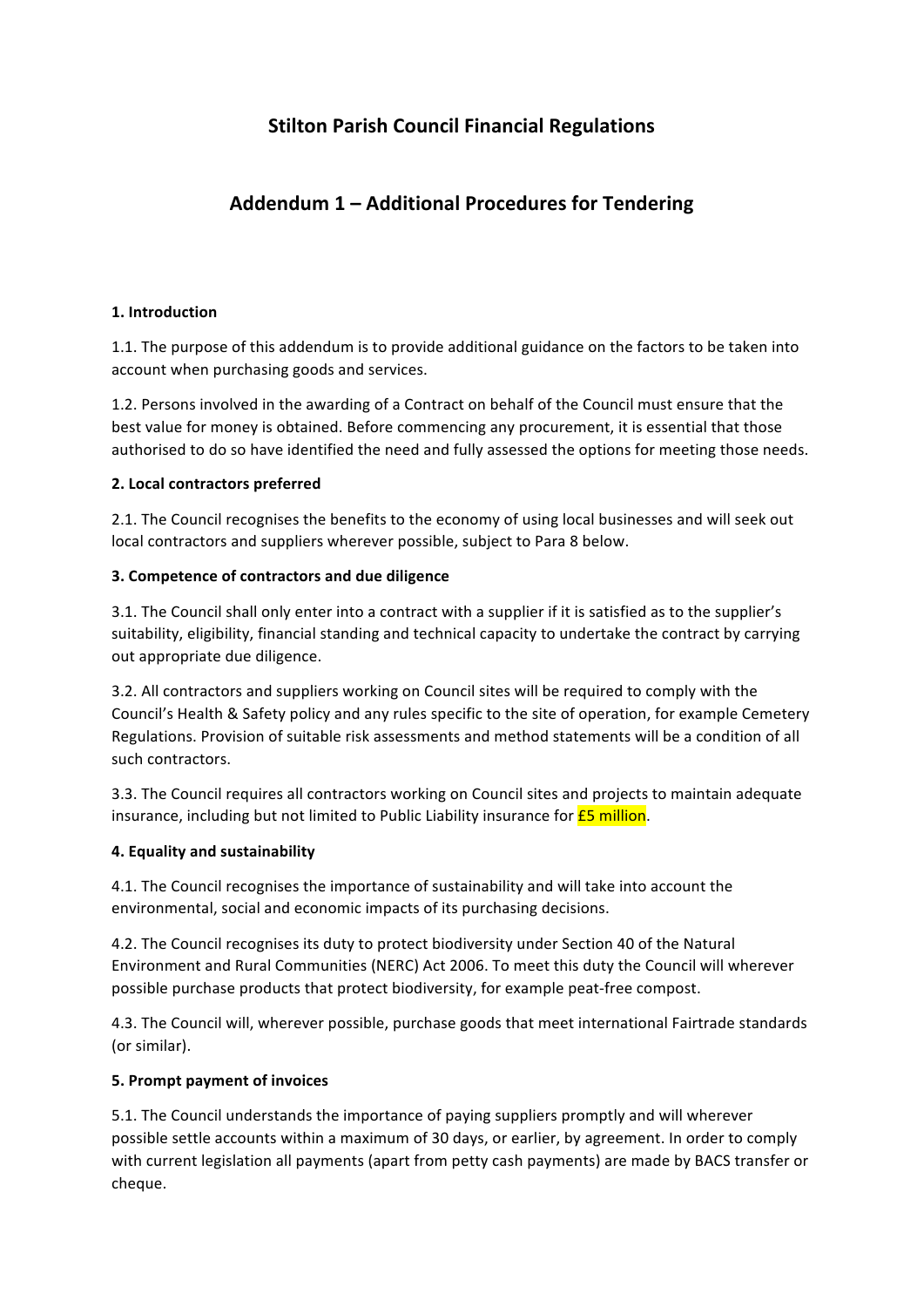## **6. Specifications**

6.1. Enquiries and invitations to Tender shall be based on a written specification. The specification shall adequately describe the requirement procedure in sufficient detail to enable effective procurement in accordance with these rules.

## **7. Contracts above £25,000 – Public Works Directive 2014/24/EU**

7.1. A public notice must be made setting out particulars of the contract and inviting persons interested to apply, within a period of not less than 10 days, for opportunity to tender.

7.2. After the expiration of the period specified in the public notice invitations to Tender shall be sent to not less than four individuals or organisations that could undertake the contract (or, if fewer than four apply, to those that are suitable)

7.3. Contract Procedure Rules shall not apply to the following but wherever possible, alternative quotations shall be obtained:

- a) Purchase by auction or at public fairs
- b) Contracts involving special technical, scientific or artistic knowledge

c) Contracts comprising spare or replacement parts of existing machinery or plant or repairs to such machinery or plant

d) Urgent situations as agreed with the Chair of the Council where the Council is put at significant risk or significant costs could be incurred by not taking urgent remedial action.

7.4. Every written contract shall specify:

a) The work, materials, matters or things to be furnished, had or done:

- b) The price to be paid, with a statement of discounts or other deductions (if any); and
- c) The time or times within which the contract is to be performed.

7.5. Contracts over the value of £25,000 shall comply with Articles 109 to 114 of the Public Contracts Regulations 2015 as explained in NALC Legal Topic Note 87 regarding the advertising of contracts and the use of the 'contract finder' website.

## **8. Acceptance of Quotations and Tenders**

8.1. Normally the Council will accept the quotation, estimate or tender that provides best value for money, however, the Council is not obliged to accept the lowest of any tender, quotation or estimate, but must give valid reasons for not doing so. Each tender shall be evaluated for the price and quality to ascertain the most economically advantageous tender. Local companies should be encouraged to apply.

8.2. For procurements over £25,000 the questions and scoring systems used shall be written before tenders are received. The basis of this exercise shall be explained in any invitation to tender documentation. 

8.3. Arithmetical errors found in any tender when checking shall be dealt with as follows:

the tenderer shall have the error pointed out to them and be offered the opportunity to stand by their *original tender, or their corrected tender, or withdraw it.*